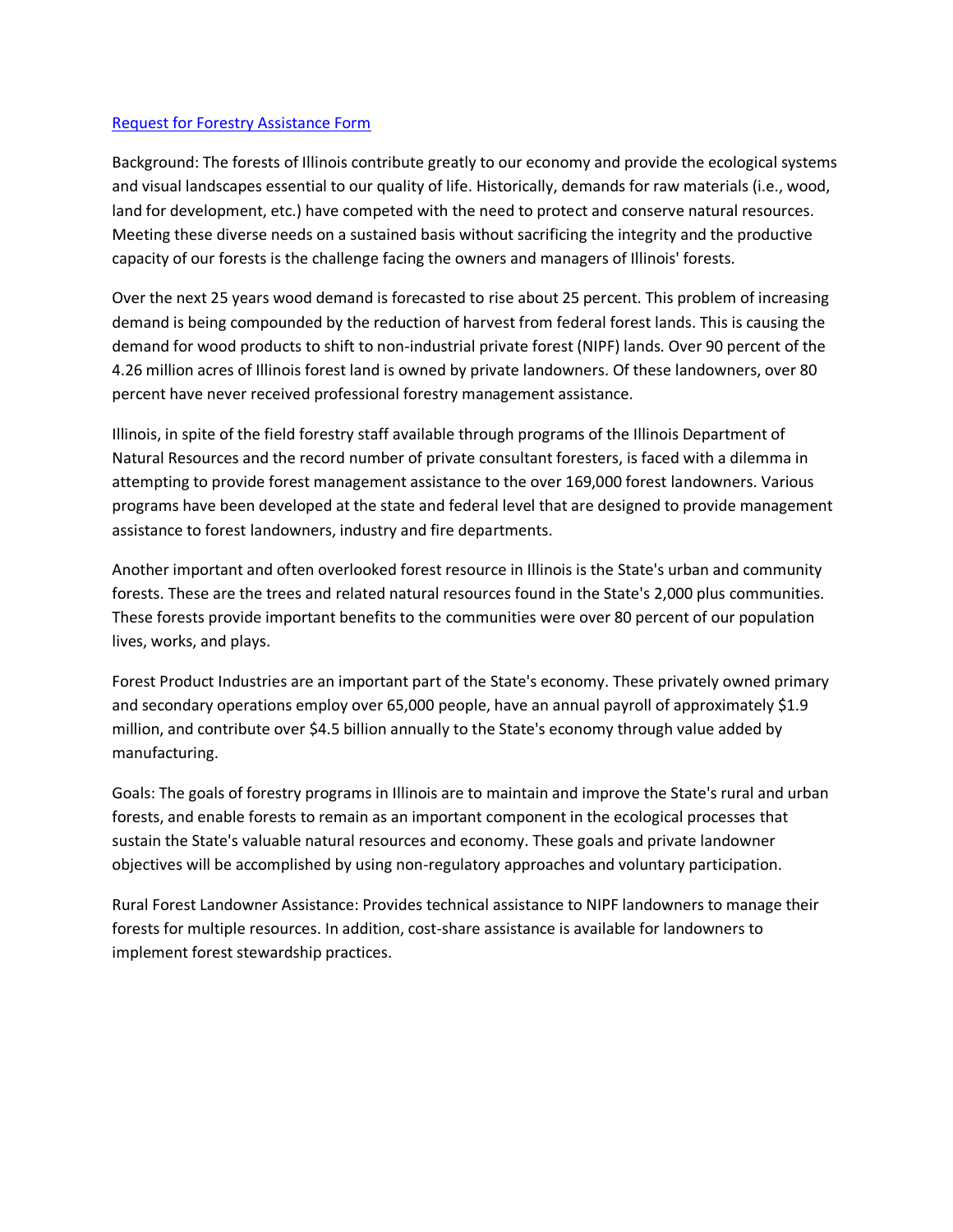This program has been developed to assist and encourage landowners to become good land stewards, achieve land management objectives, and maintain ecological processes.

The program produces:

- 1. clean air and water
- 2. sustainable rural forests
- 3. sustainable economic development
- 4. improved forest health
- 5. restored ecological processes
- 6. enhanced wildlife habitat and populations.

Urban and Community Forestry: Provides technical and financial assistance to the State's 2,000 cities and towns. This program builds a local community's capacity to manage their natural resources. Program goals are accomplished by engaging local citizens in tree planting, care and protection activities, and the development of comprehensive natural resource management plans. The Urban and Community Forestry Program helps achieve community sustainability and enhances the quality of life by improving and maintaining the health of trees and other related natural resources.

The Urban and Community Forestry Program:

- 1. increases awareness of natural resources
- 2. improves environmental quality
- 3. creates partnerships to manage community natural resources
- 4. implements long-term natural resource management in the State's cities and towns.

Nursery Operations: The production and availability of high quality, native plant material is essential for reforestation and habitat restoration efforts. This program provides landowners suitable plant materials, often at no-cost, to meet their land management objectives. Available plant materials range from tree and shrub species to prairie grasses and forb species.

Forest Protection and Health Management: Provides technical and financial assistance to rural fire departments to protect natural resources from wildfires. Assistance is provide through direct technical support; grants for organization, training, and equipment; and placement of fire equipment obtained through the Federal Excess Property Program. The program utilizes the Smokey Bear Fire Program to promote forest fire prevention.